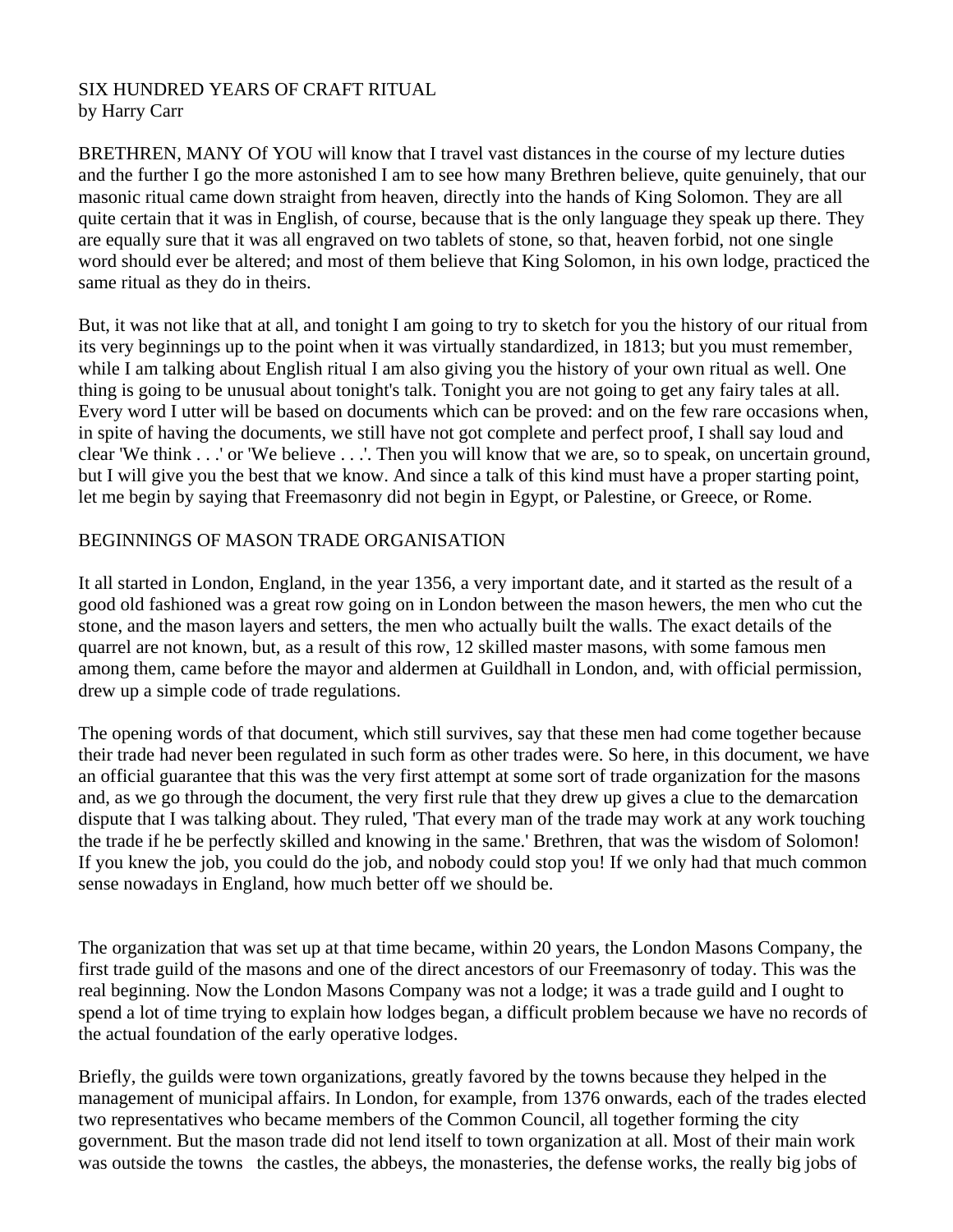masonry were always far from the towns. And we believe that it was in those places, where there was no other kind of trade organization, that the masons, who were engaged on those jobs for years on end, formed themselves into lodges, in imitation of the guilds, so that they had some form of self government on the job, while they were far away from all other forms of trade control.

The first actual information about lodges comes to us from a collection of documents which we know as the 'Old Charges' or the Manuscript Constitutions' of masonry, a marvelous collection. They begin with the Regius Manuscript c1390; the next, the Cooke Manuscript is dated c1410 and we have 130 versions of these documents running right through to the eighteenth century.

The oldest version, the Regius Manuscript, is in rhyming verse and differs, in several respects, from the other texts, but, in their general shape and contents they are all very much alike. They begin with an Opening Prayer, Christian and Trinitarian, and then they go on with a history of the craft, starting in Bible times and in Bible lands, and tracing the rise of the craft and its spread right across Europe until it reached France and was then brought across the channel and finally established in England. Unbelievably bad history; any professor of history would drop dead if he were challenged to prove it; but the masons believed it. This was their guarantee of respectability as an ancient craft.

Then, after the history we find the regulations, the actual Charges, for masters, fellows and apprentices, including several rules of a purely moral character, and that is all. Occasionally, the name of one of the characters changes, or the wording of a regulation will be altered slightly, but all follow the same general pattern.

Apart from these three main sections, prayer, history and Charges, in most of them we find a few words which indicate the beginnings of masonic ceremony. I must add that we cannot find all the information in one single document; but when we study them as a collection, it is possible to reconstruct the outline of the admission ceremony of those days, the earliest ceremony of admission into the craft.

We know that the ceremony, such as it was, began with an opening prayer and then there was a 'reading' of the history. (Many later documents refer to this 'reading'.) In those days, 99 masons in 100 could not read, and we believe, therefore, that they selected particular sections of the history which they memorized and recited from memory. To read the whole text, even if they could read, would have taken much too long. So the second part of the ceremony was the 'reading'.

Then, we find an instruction, which appears regularly in practically every document, usually in Latin, and it says: 'Then one of the elders holds out a book [sometimes "the book", sometimes the "Bible", and sometimes the "Holy Bible"] and he or they that are to be admitted shall place their hand thereon, and the following Charges shall be read.' In that position the regulations were read out to the candidate and he took the oath, a simple oath of fidelity to the king, to the master and to the craft, that he would obey the regulations and never bring the craft to shame. This was a direct lift from the guild oath, which was probably the only form that they knew; no frills, no penalties, a simple oath of fidelity to the king, the employer (the master) and to the trade.

From this point onwards, the oath becomes the heart and marrow, the crucial centre of every masonic ceremony. The Regius, which is the first of the versions to survive, emphasizes this and it is worth quoting here. After the reading of the Charges in the Regius Manuscript, we get these words:

'And all the points hereinbefore To all of them he must be sworn, And all shall swear the same oath Of the masons, be they willing, be they loth'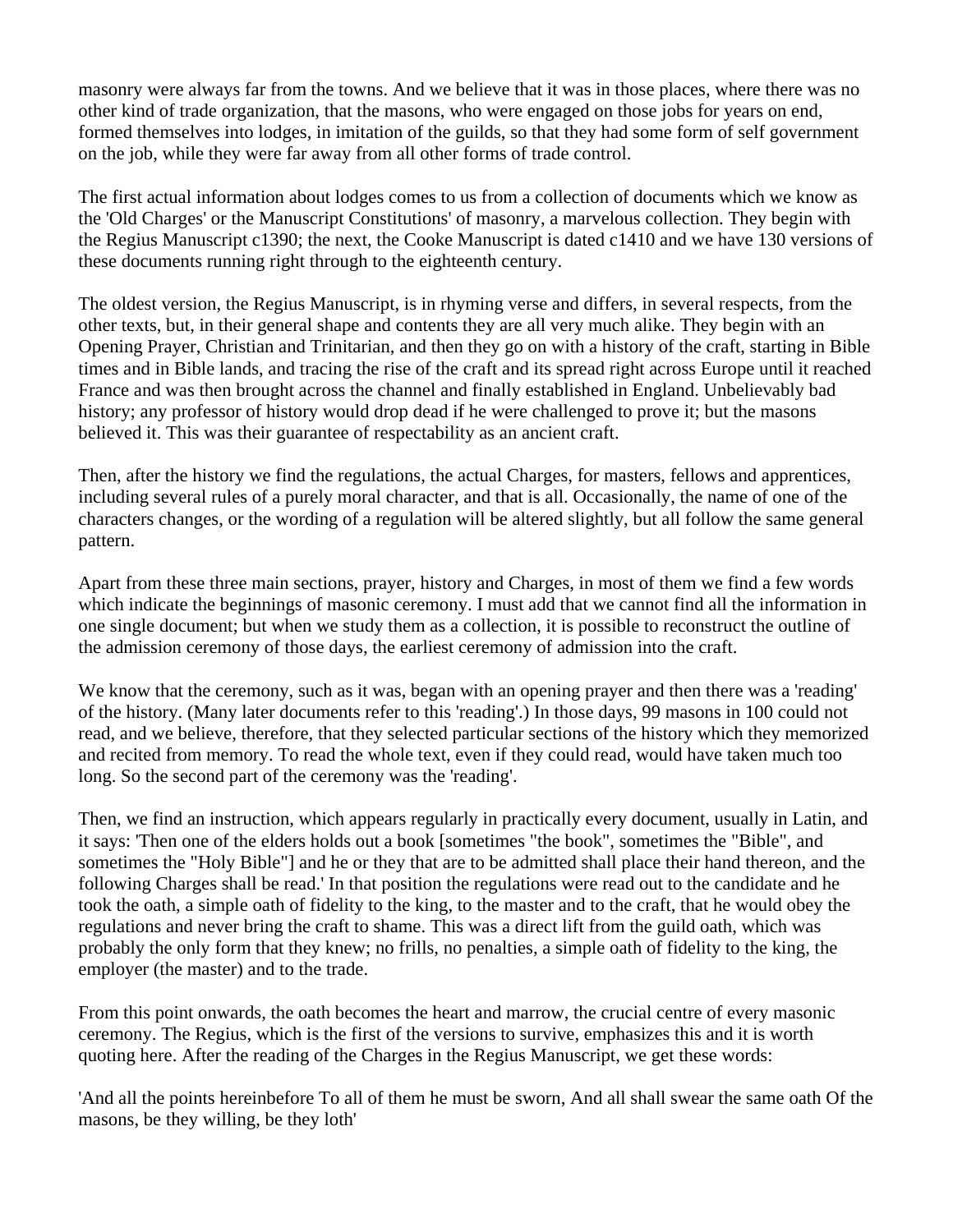Whether they liked it or not, there was only one key that would open the door into the craft and that was the mason's oath. The importance, which the Regius attaches to it, we find repeated over and over again, not in the same words, but the emphasis is still there. The oath or obligation is the key to the admission ceremony.

So there I have described for you the earliest ceremony and now I can justify the title of my paper, Six Hundred Years of Craft Ritual. We have 1356 as the date of the beginnings of mason trade organization, and around 1390 the earliest evidence which indicates a ceremony of admission. Split the difference. Somewhere between those two dates is when it all started. That is almost exactly 600 years of provable history and we can prove every stage of our development from then onwards.

Masonry, the art of building, began many thousands of years before this, but, for the antecedents of our own Freemasonry, we can only go back to the direct line of history that can be proved, and that is 1356, when it really began in Britain.

And now there is one other point that must be mentioned before I go any further. I have been speaking of a time when there was only one degree. The documents do not say that there is only one degree, they simply indicate only one ceremony, never more than one. But I believe it cannot have been for the apprentice, or entered apprentice; it must have been for the fellow of craft, the man who was fully trained. The Old Charges do not say this, but there is ample outside evidence from which we draw this conclusion. We have many law suits and legal decisions that show that in the 1400s an apprentice was the chattel of his master. An apprentice was a piece of equipment, that belonged to his master. He could be bought and sold in much the same way that the master would buy and sell a horse or a cow and, under such conditions, it is impossible that an apprentice had any status in the lodge. That came much later. So, if we can think ourselves back into the time when there was only one degree it must have been for the fully trained mason, the fellow of craft.

Almost 150 years were to pass before the authorities and parliament began to realize that maybe an apprentice was actually a human being as well. In the early 1500s we have in England a whole collection of labor statutes, labor laws, which begin to recognize the status of apprentices, and around that time we begin to find evidence of more than one degree.

From 1598 onwards we have minutes of two Scottish Lodges that were practicing two degrees. I will come to that later. Before that date there is no evidence on degrees, except perhaps in one English document, the Harleian MS, No 2054, dated c1650, but believed to be a copy of a text of the late 1500s, now lost.

#### FIRST HINT OF TWO DEGREES

The Harleian MS is a perfectly normal version of the Old Charges, but bound up with it is a note in the same handwriting containing a new version of the mason's oath, of particular importance because it shows a major change from all earlier forms of the oath. Here it is:

There is seu'all words & signes of a free Mason to be revailed to yu wch yu will answ: before God at the Great & terrible day of Judgmt yu keep secret & not to revaile the same in the heares of any pson but to the M's & fellows of the said Society of free Masons so helpe me God xc.

Brethren, I know that I recited it too fast, but now I am going to read the first line again: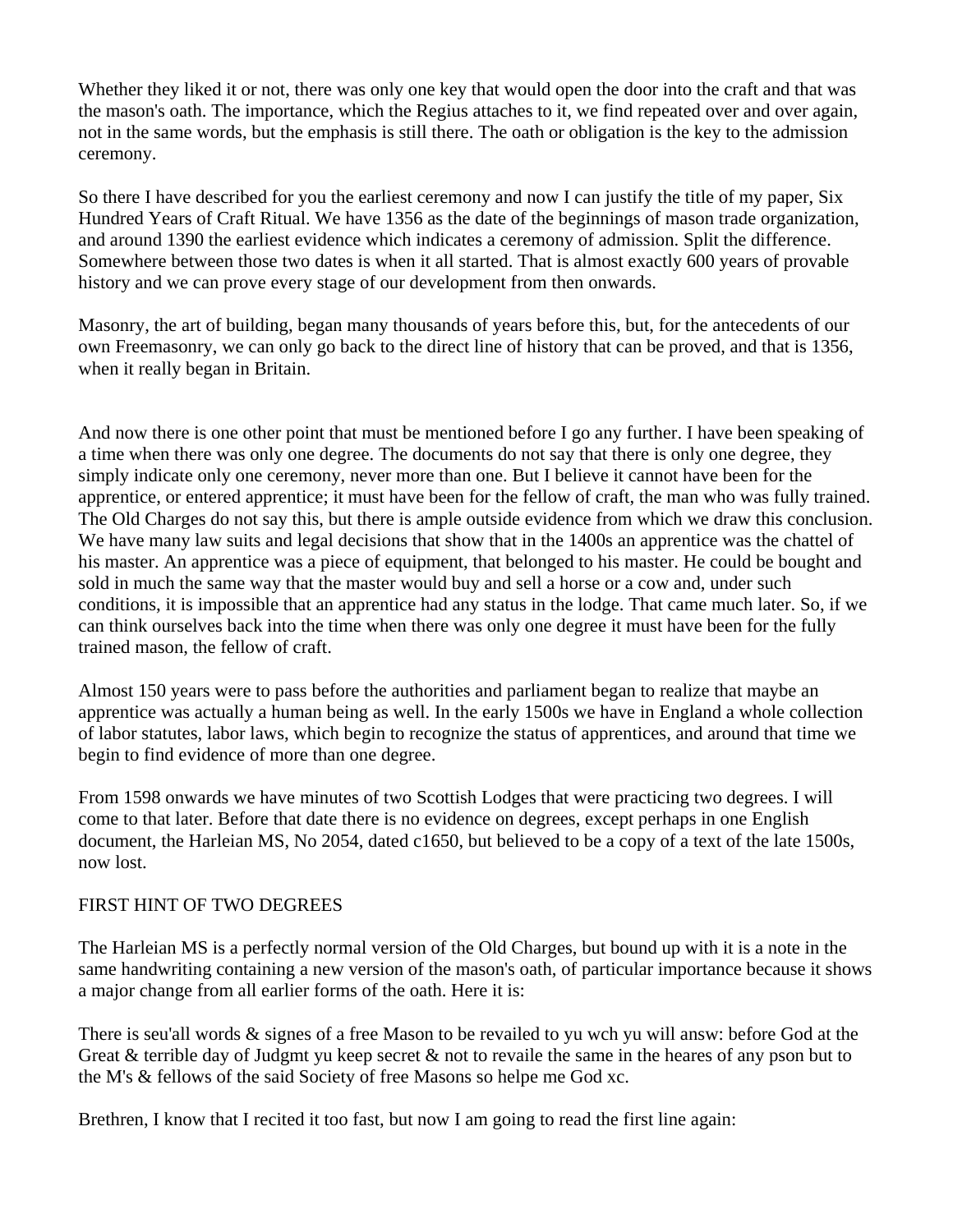There is several words and signs of a free mason to be revealed to you . . . ' 'Several words and signs . . .'plural, more than one degree. And here in a document that should have been dated 1550, we have the first hint of the expansion of the ceremonies into more than one degree. A few years later we have actual minutes that prove two degrees in practice. But notice, Brethren, that the ceremonies must also have been taking something of their modern shape.

They probably began with a prayer, a recital of part of the 'history', the hand on book posture for the reading of the Charges, followed by an obligation and then the entrusting with secret words and signs, whatever they were. We do not know what they were, but we know that in both degrees the ceremonies were beginning to take the shape of our modern ceremonies. We have to wait quite a long while before we find the contents, the actual details, of those ceremonies, but we do find them at the end of the 1600s and that is my next theme. Remember, Brethren, we are still with only two degrees and I am going to deal now with the documents which actually describe those two ceremonies, as they first appeared on paper.

## EARLIEST RITUAL FOR TWO DEGREES

The earliest evidence we have, is a document dated 1696, beautifully handwritten, and known as the Edinburgh Register House Manuscript, because it was found in the Public Record Office of Edinburgh. I deal first with that part of the text which describes the actual ceremonies. It is headed 'THE FORMS OF giving THE MASON WORD' which is one way of saying it is the manner of initiating a mason. It begins with the ceremony which made an apprentice into an 'entered apprentice (usually about three years after the beginning of his indentures), followed by the ceremony for the admission of the ,master mason or fellow craft', the title of the second degree. The details are fascinating but I can only describe them very briefly, and wherever I can, I will use the original words, so that you can get the feel of the thing.

We are told that the candidate 'was put to his knees' and 'after a great many ceremonies to frighten him' (rough stuff, horse play it you like; apparently they tried to scare the wits out of him) 'after a great many ceremonies to frighten him', he was made to take up the book and in that position he took the oath, and here is the earliest version of the mason's oath described as part of a whole ceremony.

By god himself and you shall answer to god when you shall stand before him, at the great day, you shall not reveal any part of what you shall hear or see at this time whither by word nor write nor put it in wryte at any time nor draw it with the point of a sword, or any other instrument upon the snow or sand, nor shall you speak of it but with an entered mason, so help you god.

Brethren, if you were listening very carefully, you have just heard the earliest version of the words 'Indite, carve, mark, engrave or otherwise them delineate'. The very first version is the one I have just read, 'not write nor put it in wryte, nor draw it with a point of a sword or any other instrument upon the snow or sand.' Notice, Brethren, there was no penalty in the obligation, just a plain obligation of secrecy.

After he had finished the obligation the youngster was taken out of the lodge by the last previous candidate, the last person who had been initiated before him. Outside the door of the lodge he was taught the sign, postures and words of entry (we do not know what they are until he comes back). He came back, took off his hat and made 'a ridiculous bow' and then he gave the words of entry, which included a greeting to the master and the brethren. It finished up with the words 'under no less pain than cutting of my throat' and there is a sort of footnote which says 'for you must make that sign when you say that'. This is the earliest appearance in any document of an entered apprentice's sign.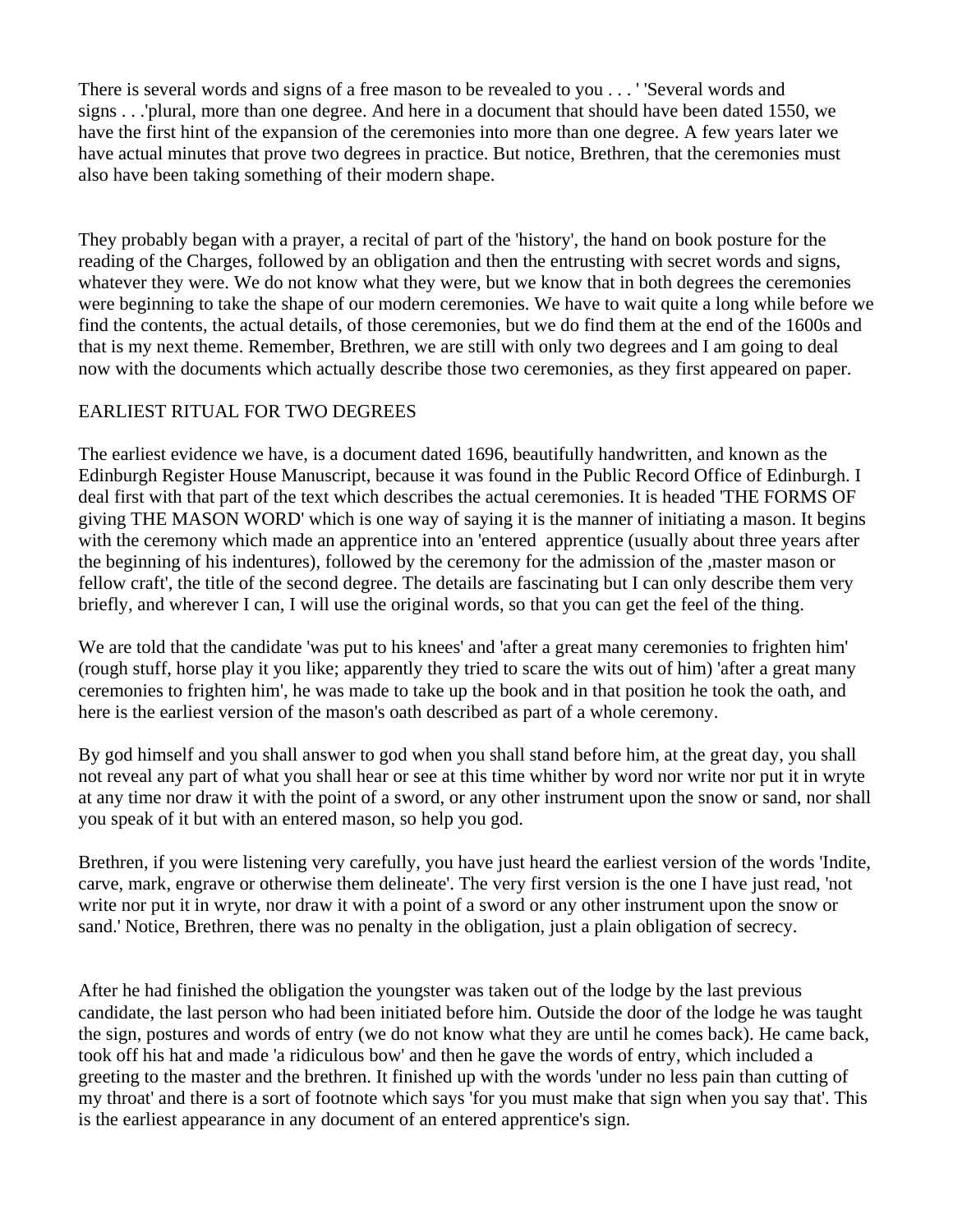Now Brethren, forget all about your beautifully furnished lodges; I am speaking of operative masonry, when the lodge was either a little room at the back of a pub, or above a pub, or else a shed attached to a big building job; and if there were a dozen masons there, that would have been a good attendance. So, after the boy had given the sign, he was brought up to the Master for the 'entrusting'. Here is the Master; here, nearby, is the candidate; here is the 'instructor', and he, the instructor, whispers the word into the ear of his neighbor, who whispers the word to the next man and so on, all round the lodge, until it comes to the Master. and the Master gives the word to the candidate. In this case, there is a kind of biblical footnote, which shows, beyond all doubt, that the word was not one word but two. B and J, two pillar names, for the entered apprentice. This is very important later, when we begin to study the evolution of three degrees. In the two degree system there were two pillars for the entered apprentice.

That was really the whole of the floor work, but it was followed by a .set of simple questions and answers headed 'SOME QUESTIONEs THAT MASONS USE To PUT To THOSE WHO HAVE YE WORD BEFORE THEY WILL ACKNOWLEDGE THEM'. It included a few questions for testing a stranger outside the lodge, and this text gives us the first and oldest version of the masonic catechism. Here are some of the fifteen questions. 'Are you a mason? How shall I know it? Where were you entered? What makes a true and perfect lodge? Where was the first lodge? Are there any lights in your lodge? Are there any jewels in your lodge?, the first faint beginnings of masonic symbolism. It is amazing how little there was at the beginning. There, Brethren, 15 questions and answers, which must have been answered for the candidate; he had not had time to learn the answers. And that was the whole of the entered apprentice ceremony.

Now remember, Brethren, we are speaking about operative masonry, in the days, when masons earned their living with hammer and chisel. Under those conditions the second degree was taken about seven years after the date of initiation when the candidate came back to be made 'master or fellow craft'. Inside the lodge those two grades were equal, both fully trained masons. Outside the lodge, one was an employer, the other an employee. If he was the son of a Freeman Burgess of the city, he could take his Freedom and set up as a master immediately. Otherwise, he had to pay for the privilege, and until then, the fellow craft remained an employee. But inside the lodge they both had the same second degree.

So, after the end of his indentures of apprenticeship, and serving another year or two for 'meat and fee', (ie board plus a wage) he came along then for the second degree. He was 'put to his knees and took the oath anew'. It was the same oath that he had taken as an apprentice, omitting only three words. Then he was taken out of the lodge by the youngest master, and there he was taught the signs, posture and words of entry (we still do not know what they were). He came back and he gave what is called the 'master sign', but it is not described, so I cannot tell you about it. Then he was brought up for the entrusting. And now, the youngest master, the chap who had taken him outside, whispered the word to his neighbor, each in turn passing it all round the lodge, until it came to the Master, and the Master, on the five points of fellowship second degree, Brethren gave the word to the candidate. The five points in those days foot to foot, knee to knee, heart to heart, hand to hand, ear to ear, that is how it was at its first appearance. No Hiramic legend and no frills only the FPOF and a word. But in this document the word is not mentioned. It appears very soon afterwards and I will deal with that later.

There were only two test questions for a fellowcraft degree, and that was the lot. Two degrees, beautifully described, not only in this document but in two other sister texts, the Chetwode Crawley MS, dated about 1700 and the Kevan MS, quite recently discovered, dated about 1714. Three marvelous documents, all from the south of Scotland, all telling exactly the same story wonderful materials, if we dare to trust them. But, I am sorry to tell you Brethren that we, as scientists in masonry, dare not trust them, because they were written in violation of an oath. To put it at its simplest, the more they tell us the less they are to be trusted, unless, by some fluke or by some miracle, we can prove, as we must do, that these documents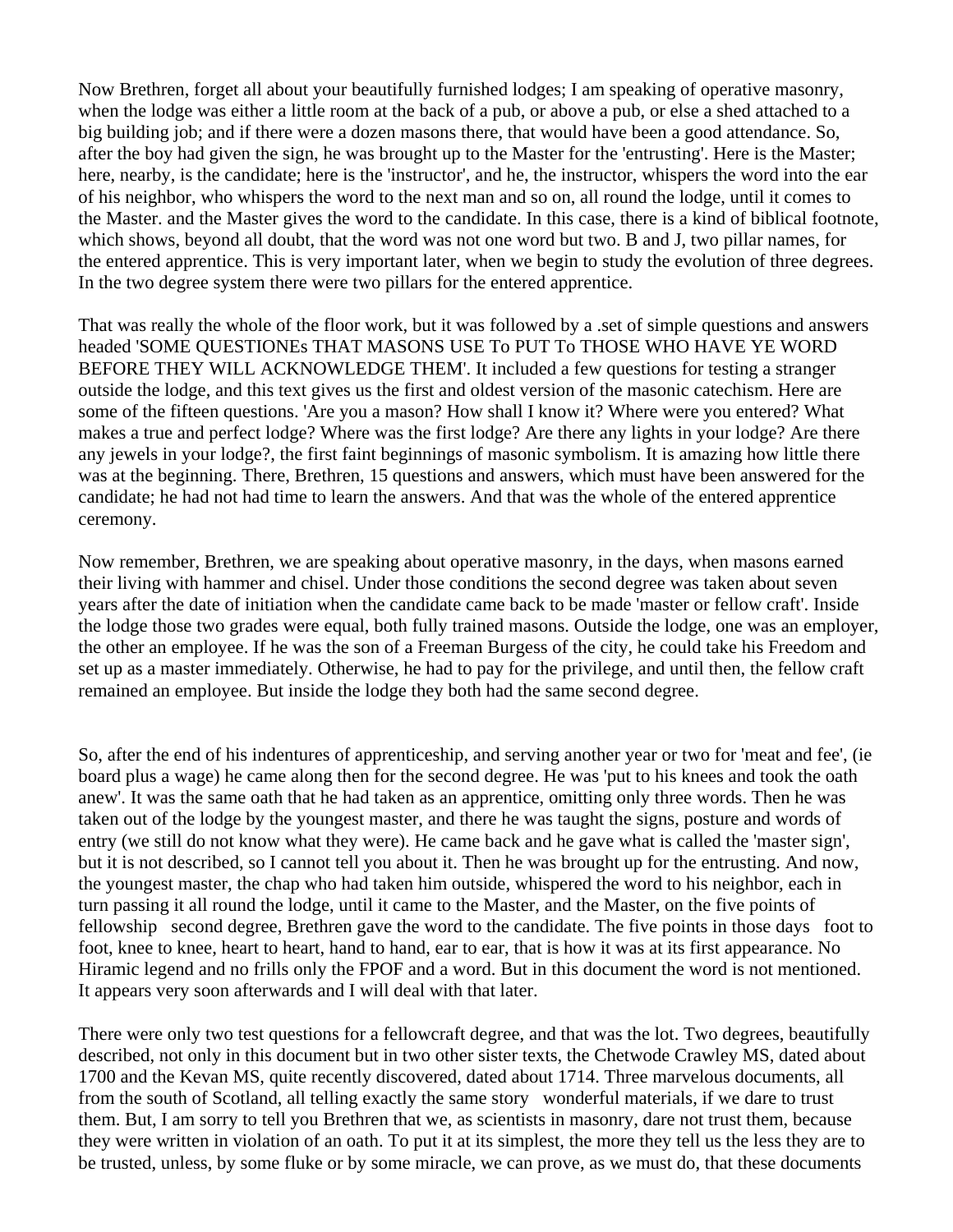were actually used in a lodge; otherwise they are worthless. In this case, by a very happy fluke, we have got the proof and it makes a lovely story. That is what you are going to get now.

Remember, Brethren, our three documents are from 1696 to 1714. Right in the middle of this period, in the year 1702, a little group of Scottish gentlemen decided that they wanted to have a lodge in their own backyard so to speak. These were gentlemen who lived in the south of Scotland around Galashiels, some 30 miles S.E. of Edinburgh. They were all notable landowners in that area Sir John Pringle of Hoppringle, Sir James Pringle, his brother, Sir James Scott of Gala (Galashiels), their brother in law, plus another five neighbors came together and decided to form their own Lodge, in the village of Haughfoot near Galashiels. They chose a man who had a marvelous handwriting to be their scribe, and asked him to buy a minute book. He did. A lovely little leather bound book (octavo size), and he paid 'fourteen shillings' Scots for it. I will not go into the difficulties of coinage now but today it would be about the equivalent of twenty five cents. Being a Scotsman, he took very careful note of the amount and entered it in his minute book, to be repaid out of the first money due to the society. Then, in readiness for the first meeting of the lodge, he started off at what would have been page one with some notes, we do not know the details. But he went on and copied out the whole of one of these Scottish rituals, complete from beginning to end.

When he finished, he had filled ten pages, and his last twenty nine words of ritual were the first five lines at the top of page eleven. Now, this was a Scotsman, and I told you he had paid 'fourteen shillings' for that book and the idea of leaving three quarters of a page empty offended against his native Scottish thrift. So, to save wasting it, underneath the twenty nine words, he put in a heading 'The Same Day' and went straight on with the minutes of the first meeting of the Lodge. I hope you can imagine all this, Brethren, because I wrote the history of 'The Lodge of Haughfoot', the first wholly non operative Lodge in Scotland, thirty four years older than the Grand Lodge of Scotland. The minutes were beautifully kept for sixty one years and eventually, in 1763, the Lodge was swallowed up by some of the larger surrounding lodges. The minute book went to the great Lodge of Selkirk and it came down from Selkirk to London for me to write the history.

We do not know when it happened but, sometime during those sixty one years, somebody, perhaps one of the later secretaries of the lodge, must have opened that minute book and caught sight of the opening pages and he must have had a fit! Ritual in a minute book! Out! And the first ten pages have disappeared; they are completely lost. That butcher would have taken page eleven as well but even he did not have the heart to destroy the minutes of the very first meeting of this wonderful lodge. So it was the minutes of the first meeting that saved those twenty nine golden words at the top of page eleven, and the twenty nine words are virtually identical with the corresponding portions of the Edinburgh Register House MS and its two sister texts. Those precious words are a guarantee that the other documents are to be trusted, and this gives us a marvelous starting point for the study of the ritual. Not only do we have the documents which describe the ceremonies; we also have a kind of yardstick, by which we can judge the quality of each new document as it arrives, and at this point they do begin to arrive.

Now Brethren, let me warn you that up to now we have been speaking of Scottish documents. Heaven bless the Scots! They took care of every scrap of paper, and if it were not for them we would have practically no history. Our earliest and finest material is nearly all Scottish. But, when the English documents begin to appear, they seem to fit. They not only harmonize, they often fill in the gaps in the Scottish texts. From here on, I will name the country of origin of those documents that are not English.

Within the next few years, we find a number of valuable ritual documents, including some of the highest importance. The first of these is the Sloane MS, dated c1700, an English text, in the British Library today. It gives various 'gripes' which had not appeared in any document before. It gives a new form of the Mason's oath which contains the words 'without Equivocation or mentall Resarvation'. That appears for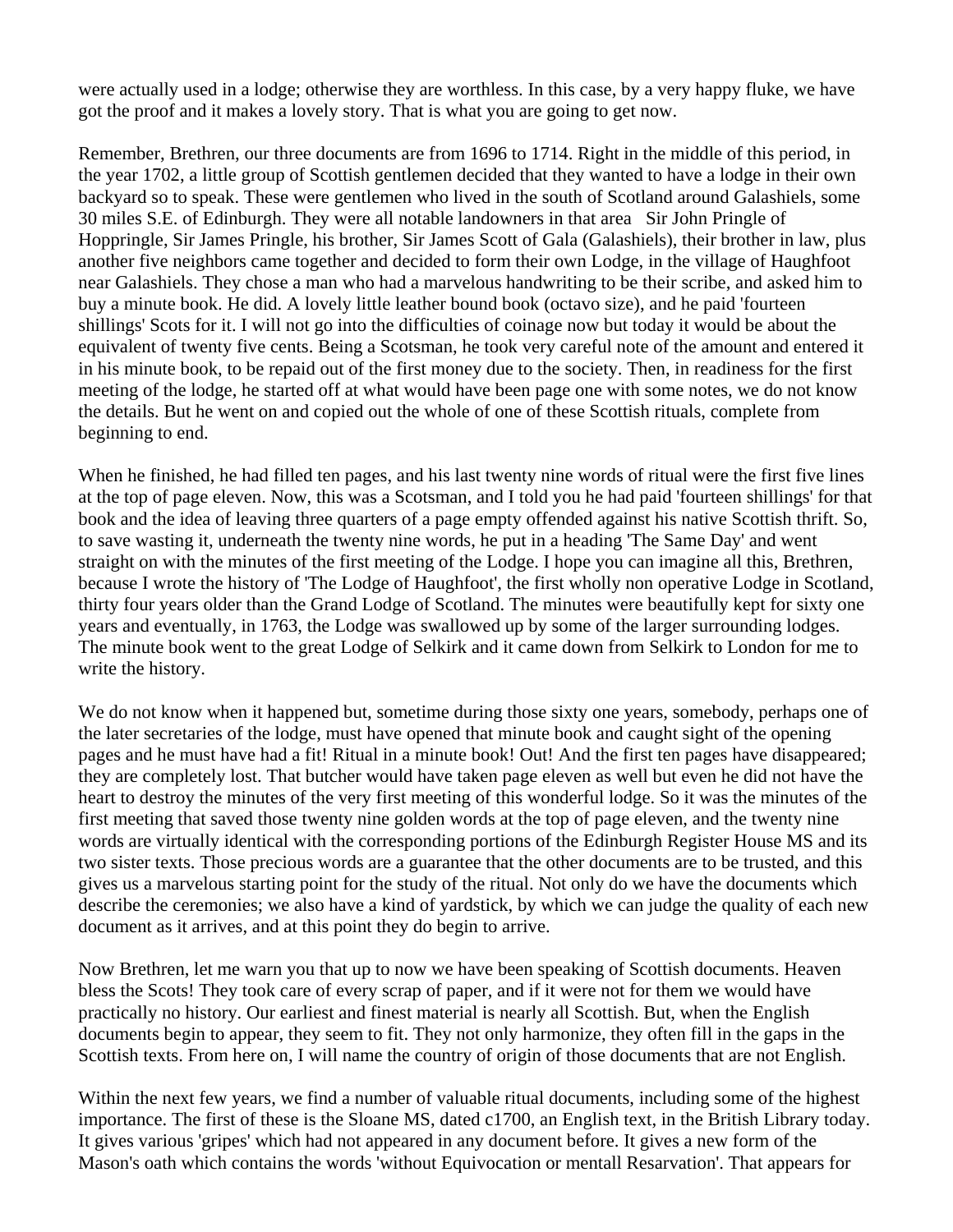the very first time in the Sloane MS, and Brethren, from this point onwards, every ritual detail I give you, will be a first timer. I shall not repeat the individual details as they reappear in the later texts, nor can I say precisely when a particular practice actually began. I shall simply say that this or that item appears for the first time, giving you the name and date of the document by which it can be proved.

If you are with me on this, you will realize and I beg you to think of it in this way that you are watching a little plant, a seedling of Freemasonry, and every word I utter will be a new shoot, a new leaf, a new flower, a new branch. You will be watching the ritual grow; and if you see it that way, Brethren, I shall know I am not wasting my time, because that is the only way to see it.

Now, back to the Sloane MS which does not attempt to describe a whole ceremony. It has a fantastic collection of 'gripes' and other strange modes of recognition. It has a catechism of some twenty two Questions and Answers, many of them similar to those in the Scottish texts, and there is a note which seems to confirm two pillars for the EA.

A later paragraph speaks of a salutation (?) for the Master, a curious 'hug' posture, with 'the masters grip by their right hands and the top of their Left hand fingers thurst close on ye small of each others Backbone . . .'. Here, the word is given as 'Maha Byn', half in one ear and half in the other, to be used as a test word.

That was its first appearance in any of our documents, and if you were testing somebody, you would say 'Maha' and the other would have to say 'Byn'; and if he did not say 'Byn' you would have no business with him. (Demonstrate).

I shall talk about several other versions as they crop up later on, but I must emphasise that here is an English document filling the gaps in the three Scottish texts, and this sort of thing happens over and over again.

Now we have another Scottish document, the Dumfries No 4 MS, dated c1710. It contains a mass of new material, but I can only mention a few of the items. One of its questions runs: 'How were you brought inT 'Shamfully, w' a rope about my neck'. This is the earliest cable tow; and a later answer says the rope 'is to hang me if I should betray my trust'. Dumfries also mentions that the candidate receives the 'Royal Secret' kneeling 'upon my left knee'.

Among many interesting Questions and Answers, it lists some of fhe unusual penalties of those days. 'My heart taken out alive, my head cut off, my body buried within ye sea mark.' 'Within ye sea mark' is the earliest version of the 'cable's length from the shore'. Brethren, there is so much more, even at this early date, but I have to be brief and I shall give you all the important items as we move forward into the next stage.

Meanwhile, this was the situation at the time when the first Grand Lodge was founded in 1717. We only had two degrees in England, one for the entered apprentice and the second was for the 'master or fellow craft'. Dr Anderson, who compiled the first English Book of Constitutions in 1723, actually described the English second degree as 'Masters and Fellow Craft'. The Scottish term had already invaded England.

The next big stage in the history of the ritual, is the evolution of the third degree. Actually, we know a great deal about the third degree, but there are some dreadful gaps. We do not know when it started or why it started, and we cannot be sure who started it! In the light of a lifetime of study, I am going to tell you what we know, and we will try to fill the gaps.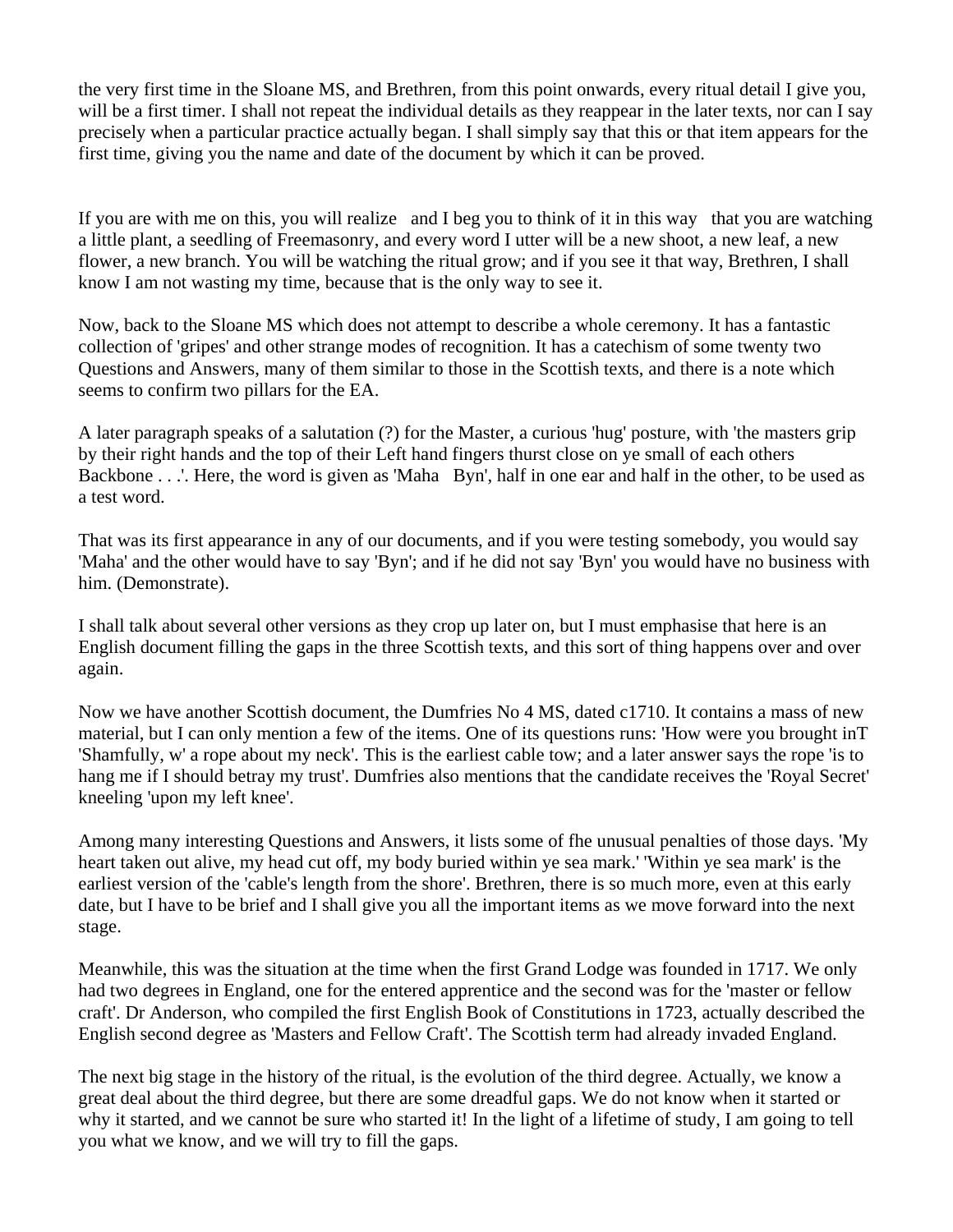It would have been easy, of course, if one could stretch out a hand in a very good library and pull out a large minute book and say 'Well, there is the earliest third degree that ever happened;' but it does not work out that way. The minute books come much later.

# HINTS OF THREE DEGREES

The earliest hints of the third degree appear in documents like those that I have been talking about mainly documents that have been written out as aide m~moires for the men who owned them. But we have to use exposures as well, exposures printed for profit, or spite , and we get some useful hints of the third degree long before it actually appears in practice. And so, we start with one of the best, a lovely little text, a single sheet of paper known as the Trinity College, Dublin, Manuscript, dated 1711, found among the papers of a famous Irish doctor and scientist, Sir Thomas Molyneux. This document is headed with a kind of Triple Tau, and underneath it the words 'Under no less a penalty'. This is followed by a set of eleven 0. and A. and we know straight away that something is wrong! We already have three perfect sets of fifteen questions, so eleven questions must be either bad memory or bad copying something is wrong! The questions are perfectly normal, only not enough of them. Then after the eleven questions we would expect the writer to give a description of the whole or part of the ceremony but, instead of that, he gives a kind of catalogue of the Freemason's words and signs.

He gives this sign (EA demonstrated) for the EA with the word B

He gives 'knuckles, & sinues' as the sign for the 'fellow craftsman', with the word 'Jachquin'. The 'Master's sign is the back bone' and for him (ie the MM) the writer gives the world's worst description of the FPOF. (It seems clear that neither the author of this piece nor the writer of the Sloane MS, had ever heard of the Points of Fellowship, or knew how to describe them.) Here, as I demonstrate, are the exact words, no more and no less:

Squeese the Master by ye back bone, put your knee between his, & say Matchpin.

That, Brethren, is our second version of the word of the third degree. We started with 'Mahabyn', and now 'Matchpin', horribly debased. Let me say now, loud and clear, nobody knows what the correct word was. It was probably Hebrew originally, but all the early versions are debased. We might work backwards, translating from the English, but we cannot be certain that our English words are correct. So, here in the Trinity College, Dublin, MS, we have, for the very first time, a document which has separate secrets for three separate degrees; the enterprentice, the fellowcraftsman and the master. It is not proof of three degrees in practice, but it does show that somebody was playing with this idea in 1711.

The next piece of evidence on this theme comes from the first printed exposure, printed and published for entertainment or for spite, in a London newspaper, The Flying Post. The text is known as a 'Mason's Examination'. By this time, 1723, the catechism was much longer and the text contained several pieces of rhyme, all interesting, but only one of particular importance to my present purpose and here it is:

'An enter'd Mason I have been, Boaz and Jachin I have seen; A Fellow I was sworn most rare, And Know the Astler, Diamond, and Square: I know the Master's Part full well, As honest Maughbin will you tell.'

Notice, Brethren, there are still two pillars for the EA, and once again somebody is dividing the Masonic secrets into three parts for three different categories of Masons. The idea of three degrees is in the air. We are still looking for minutes but they have not come yet. Next, we have another priceless document, dated 1726, the Graham MS, a fascinating text which begins with a catechism of some thirty Questions and Answers, followed by a collection of legends, mainly about biblical characters, each story with a kind of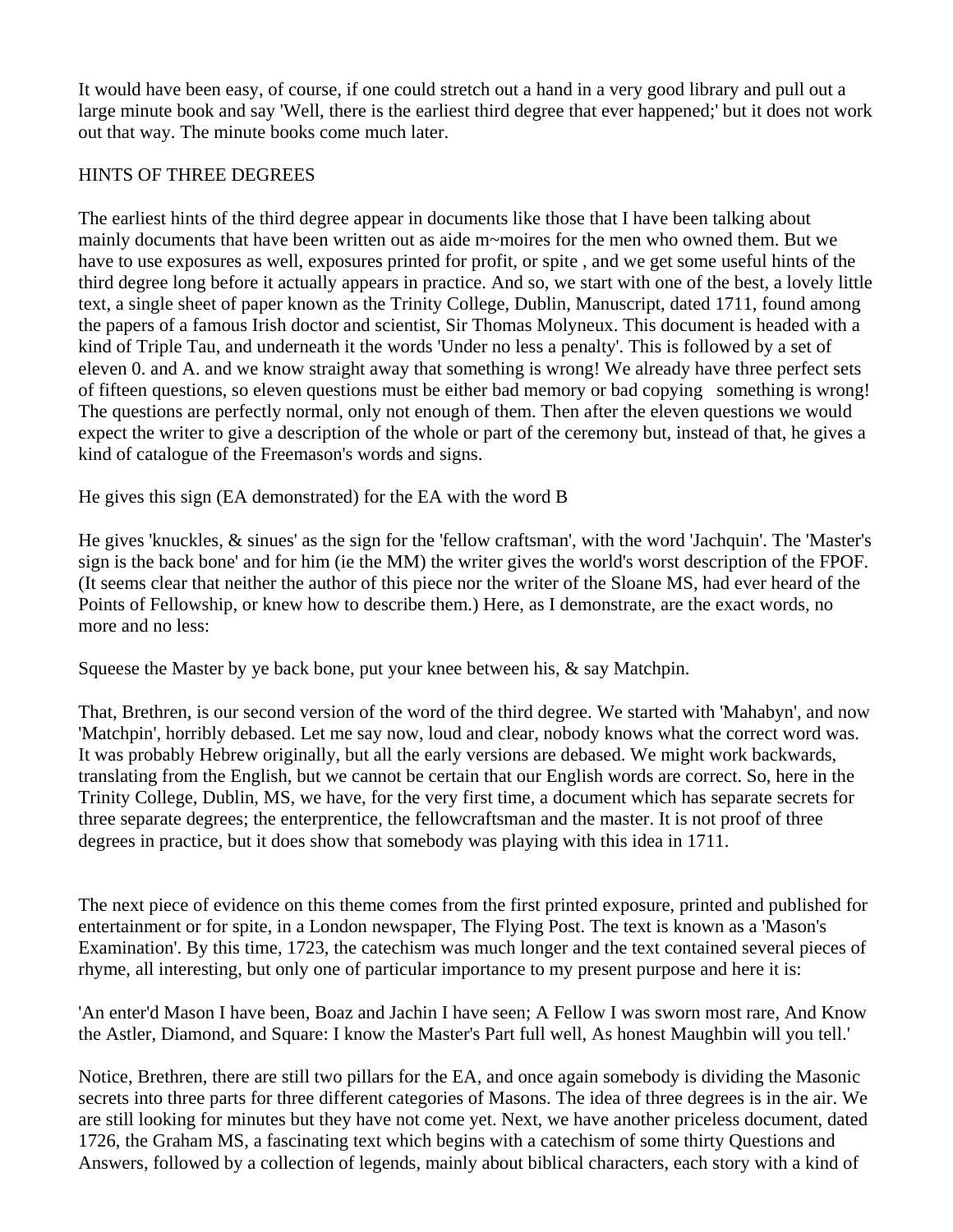Masonic twist in its tall. One legend tells how three sons went to their father's grave to try if they could find anything about him for to Lead them to the vertuable secret which this famieous preacher had.

They opened the grave finding nothing save the dead body all most consumed away takeing a greip at a ffinger it came away so from Joynt to Joynt so to the wrest so to the Elbow so they Reared up the dead body and suported it setting ffoot to ffoot knee to knee Breast to breast Cheeck to cheeck and hand to back and cryed out help o ffather ... so one said here is yet marow in this bone and the second said but a dry bone and the third said it stinketh so they agreed for to give it a name as is known to free masonry to this day ...

This is the earliest story of a raising in a Masonic context, apparently a fragment of the Hiramic legend, but the old gentleman in the grave was Father Noah, not Hiram Abif.

Another legend concerns 'Bazalliell', the wonderful craftsman who built the mobile Temple and the Ark of the Covenant for the Israelites during their wandering in the wilderness. The story goes that near to death, Bazalliell asked for a tombstone to be erected over his grave, with an inscription 'according to his diserveing' and that was done as follows:

Here Lys the flowr of masonry superiour of many other companion to a king and to two princes a brother Here Lys the heart all secrets could conceal] Here lys the tongue that never did reveal.

The last two lines could not have been more apt if they had beer, specially written for Hiram Abif; they are virtually a summary of the Hiramic legend.

In the catechism, one answer speaks of those that . . . have obtained a trible Voice by being entered passed and raised and Conformed by 3 severall Lodges ...

'Entered, passed and raised' is clear enough. 'Three several lodges' means three separate degrees, three separate ceremonies. There is no doubt at all that this is a reference to three degrees being practiced. But we still want minutes and we have not got them. And I am very sorry to tell you, that the earliest minutes we have recording a third degree, fascinating and interesting as they are, refer to a ceremony that never happened in a lodge at all; it took place in the confines of a London Musical Society. It is a lovely story and that is what you are going to get now.

In December 1724 there was a nice little lodge meeting at the Queen's Head Tavern, in Hollis Street, in the Strand, about three hundred yards from our present Freemasons' Hall. Nice people; the best of London's musical, architectural and cultural society were members of this lodge. On the particular night in which I am interested, His Grace, the Duke of Richmond was Master of the lodge. I should add that His Grace, the Duke of Richmond was also Grand Master at that time, and you might call him 'nice people'. It is true that he was the descendant of a royal illegitimate, but nowadays even royal illegitimates are counted as nice people. A couple of months later, seven of the members of this lodge and one brother they had borrowed from another lodge decided that they wanted to found a musical and architectural society.

They gave themselves a Latin title a mile long Philo Musicae et Architecturae Societas Apollini which I translate, 'The Apollonian Society for the Lovers of Music and Architecture' and they drew up a rule book which is beautiful beyond words. Every word of it written by hand. It looks as though the most magnificent printer had printed and decorated it.

Now these people were very keen on their Masonry and for their musical society they drew up an unusual code of rules. For example, one rule was that every one of the founders was to have his own coat of arms emblazoned in full colour in the opening pages of the minute book. How many lodges do you know,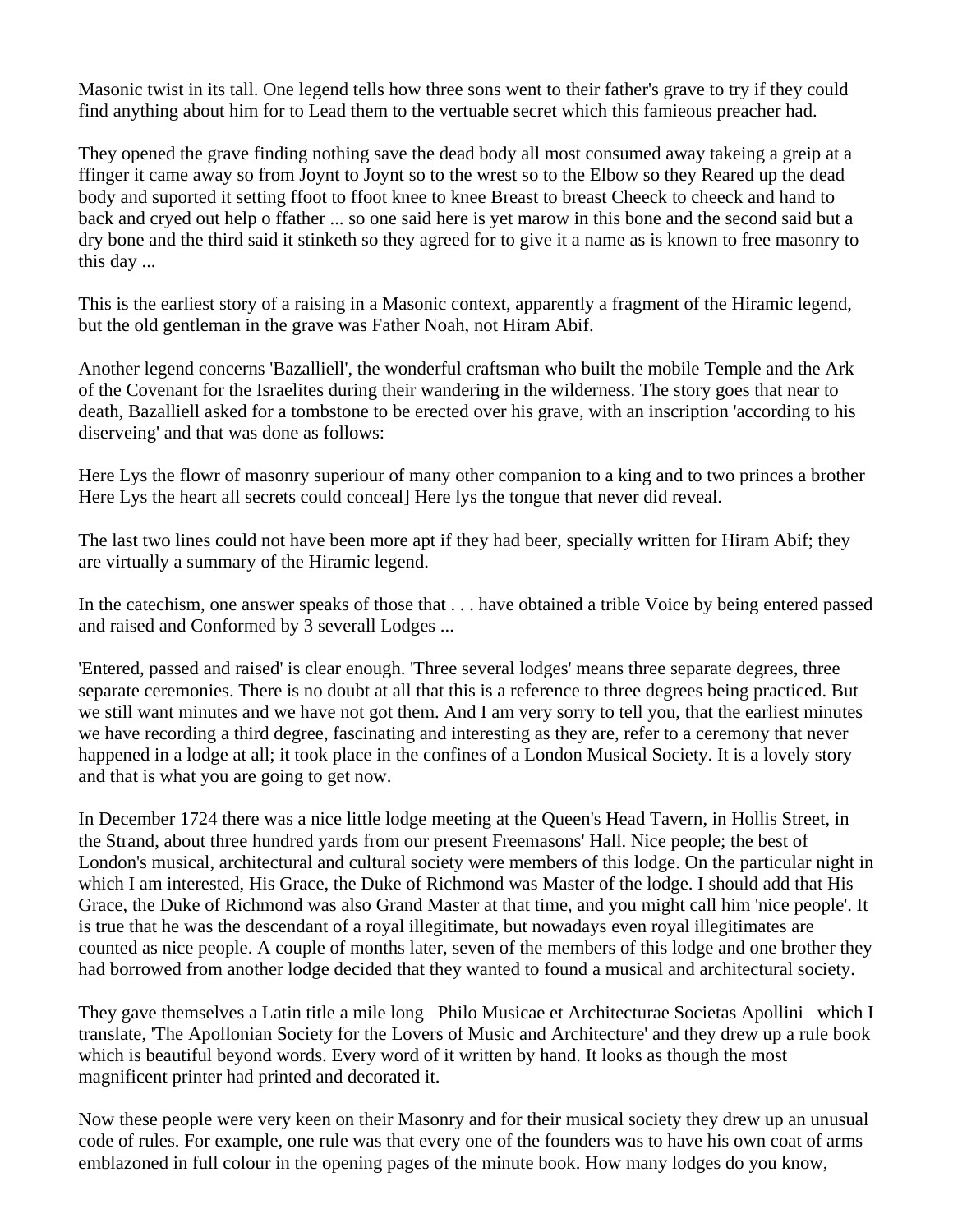where every founder has his own coat of arms? This gives you an idea of the kind of boys they were. They loved their Masonry and they made another rule, that anybody could come along to their architectural lectures or to their musical evenings the finest conductors were members of the society anybody could come, but if he was not a Mason, he had to be made a Mason before they would let him in; and because they were so keen about the Masonic status of their members, they kept Masonic biographical notes of each member as he joined. It is from these notes that we are able to see what actually happened. I could talk about them all night, but for our present purposes, we need only follow the career of one of their members, Charles Cotton.

In the records of the Musical Society we read that on 22 December 1724 'Charles Cotton Esq'. was made a Mason by the said Grand Master' [ie His Grace The Duke of Richmond] in the Lodge at the Queen's Head. It could not be more regular than that. Then, on 18 February 1725 '. . . beiore We Founded This Society A Lodge was held ... In Order to Pass Charles Cotton Esq'...' and because it was on the day the society was founded, we cannot be sure whether Cotton was passed FC in the Lodge or in the Musical Society. Three months later, on 12 May 1725 'Brother Charles Cotton Esqr. Broth'. Papillion Ball Were regularly passed Masters'.

Now we have the date of Cotton's initiation, his passing and his raising; there is no doubt that he received three degrees. But ,regularly passed Masters' No! It could not have been more irregular! This was a Musical Society not a lodge! But I told you they were nice people, and they had some very distinguished visitors. First, the Senior Grand Warden came to see them. Then the Junior Grand Warden. And then, they got a nasty letter from the Grand Secretary and, in 1727, the society disappeared. Nothing now remains except their minute book in the British Library. If you ever go to London and go to Freemasons' Hall you will see a marvelous facsimile of that book. It is worth a journey to London just to see it. And that is the record of the earliest third degree. I wish we could produce a more respectable first timer, but that was the earliest.

I must tell you, Brethren, that Gould, the great Masonic historian believed, all his life, that this was the earliest third degree of which there was any record at all. But just before he died he wrote a brilliant article in the Transactions of the Quatuor Coronati Lodge, and he changed his mind. He said, 'No, the minutes are open to wide interpretation, and we ought not to accept this as a record of the third degree.' Frankly, I do not believe that he proved his case, and on this point I dare to quarrel with Gould. Watch me carefully, Brethren, because I stand a chance of being struck down at this moment. Nobody argues with Gould! But I dispute this because, within ten months of this date, we have incontrovertible evidence of the third degree in practice. As you might expect, bless them, it comes from Scotland.

Lodge Dumbarton Kilwinning, now No 18 on the register of the Grand Lodge of Scotland, was founded in January 1726. At the foundation meeting there was the Master, with seven master masons, six fellowcrafts and three entered apprentices; some of them were operative masons, some non operative. Two months later, in March 1726, we have this minute:

Gabriel Porterfield who appeared in the January meeting as a Fellow Craft was unanimously admitted and received a Master of the Fraternity and renewed his oath and gave in his entry money.

Now, notice Brethren, here was a Scotsman, who started in January as a fellowcraft, a founding fellowcraft of a new Lodge. Then he came along in March, and he renewed his oath, which means he took another ceremony; and he gave in his entry money, which means he paid for it. Brethren, if a Scotsman paid for it you bet your life he got it! There is no doubt about that. And there is the earliest 100 per cent gilt edged record of a third degree.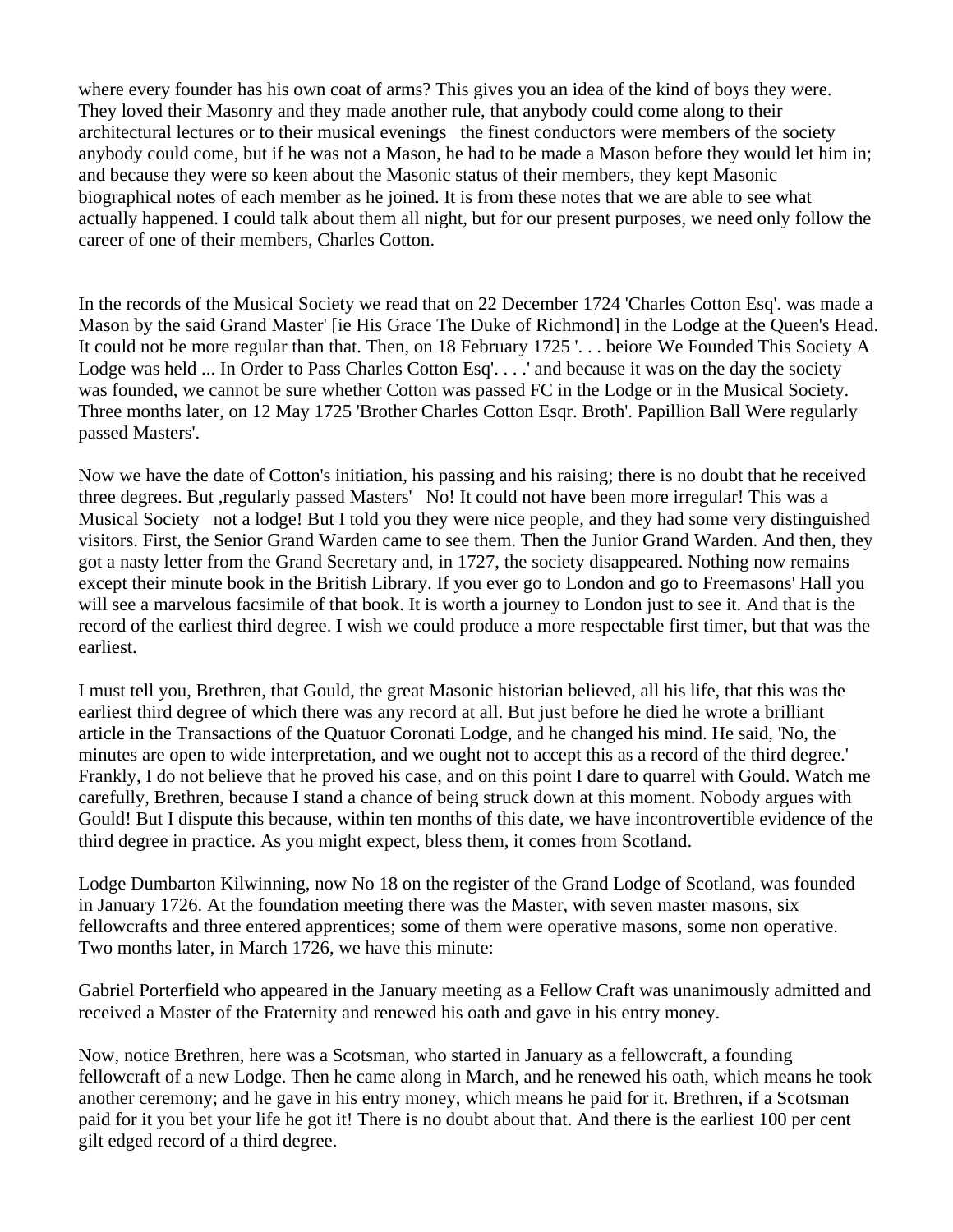Two years later, in December 1728, another new Lodge, Greenock Kilwinning, at its very first meeting, prescribed separate fees for entering, passing, and raising.

# PRICHARD'S MASONRY DISSECTED

From then on we have ample evidence of the three degrees in practice and then in 1730 we have the earliest printed exposure which claimed to describe all three degrees, Masonry Dissected, published by Samuel Prichard in October 1730. It was the most valuable ritual work that had appeared until that time, all in the form of question and answer (apart from a brief introduction) and it had enormous influence in the stabilization of our English ritual.

Its 'Enter'd Prentice's Degree' by this time ninety two questions gave two pillar words to the EA, and the first of them was 'lettered'. Prichard managed to squeeze a lot of floor work into his EA questions and answers. Here is one question for the candidate: 'How did he make you a masonT Listen to his answer:

With my bare bended Knee and Body within the Square, the Compass extended to my naked Left Breast, my naked Right Hand on the Holy

Bible: there I took the Obligation (or Oath) of a Mason.

All that information in one answer! And the next question was, 'Can you repeat that obligation with the answer, 'I'll do my endeavor', and Prichard followed this with a magnificent obligation which contained three sets of penalties (throat cut, heart torn out, body severed and ashes burned and scattered). This is how they appeared in 1730. Documents of 1760 show them separated, and later developments do not concern us here.

Prichard's 'Fellow Craft's Degree' was very short, only 33 questions and answers. It gave J alone to the FC (not lettered) but now the second degree had a lot of new material relating to the pillars, the middle chamber, the winding stairs, and a long recitation on the letter G, which began with the meaning 'Geometry' and ended denoting 'The Grand Architect and Contriver of the Universe'.

Prichard's 'Master's Degree or Master's Part' was made up of thirty questions with some very long answers, containing the earliest version of the Hiramic legend, literally the whole story as it ran in those days. It included the murder by 'three Ruffians', the searchers, 'Fifteen Loving Brothers' who agreed among themselves 'that if they

did not find the Word in him or about him, the first Word should be the Master's Word'. Later, the discovery, "the Slip', the raising on the FPOF, and another new version of the MM word\*, which is said to mean 'The Builder is smitten'.

There is no reason to believe that Prichard invented the Hiramic legend. As we read his story in conjunction with those collected by Thomas Graham in 1726 (quoted above), there can be little doubt that Prichard's version arose out of several streams of legend, probably an early result of speculative influence in those days.

But the third degree was not a new invention. It arose from a division of the original first degree into two parts, so that the original second degree with its FPOF and a word moved up into third place, both the second and third acquiring additional materials during the period of change. That was sometime between 1711 and 1725, but whether it started in England, Scotland, or Ireland is a mystery; we simply do not know.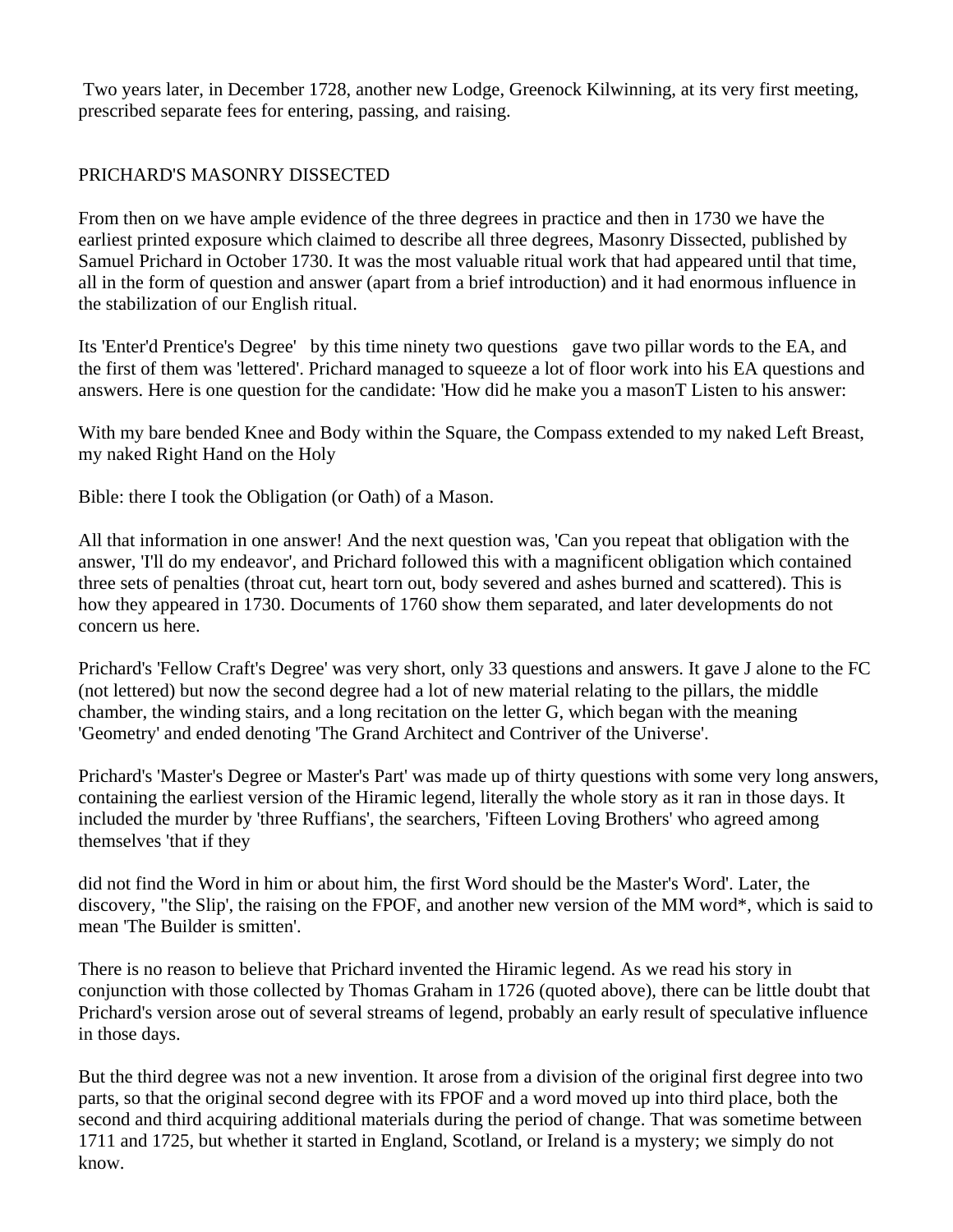Back now to Samuel Prichard and his Masonry Dissected. The book created a sensation; it sold three editions and one pirated edition in eleven days. It swept all other exposures off the market. For the next thirty years Prichard was being reprinted over and over again and nothing else could stand a chance; there was nothing fit to touch it. We lose something by this, because we have no records of any ritual developments in England during the next 30 years a great 30 year gap. Only one new item appeared in all that time, the 'Charge to the Initiate', a miniature of our modern version, in beautiful eighteenth century English. It was published in 1735, but we do not know who wrote it. For fresh information on the growth of the ritual, we have to go across the Channel, into France.

## FURTHER EVIDENCE FROM FRANCE

The English planted Freemasonry in France in 1725, and it became an elegant pastime for the nobility and gentry. The Duke of So and So would hold a lodge in his house, where he was Master for ever and ever, and any time he invited a few friends round, they would open a lodge, and he would make a few more Masons. That was how it began, and it took about ten or twelve years before Masonry began to seep down, through to the lower levels. By that time lodges were beginning to meet in restaurants and taverns but around 1736, things were becoming difficult in France and it was feared that the lodges were being used for plots and conspiracies against government.

At Paris, in particular, precautions were taken. An edict was issued by Ren6 Herault, Lieutenant General of Police, that tavern keepers and restaurant keepers were not to give accommodation to Masonic lodges at all, under penalty of being closed up for six months and a fine of 3,000 livres. We have two records, both in 1736 37, of well known restaurants that were closed down by the Police for that reason. It did not work, and the reason was very simple. Masonry had started in private houses. The moment that the officials put the screw on the meetings in taverns and restaurants, it went back into private houses again; it went underground so to speak, and the Police were left helpless.

Eventually, Herault decided that he could do much more damage to the Craft if he could make it a laughing stock. If he could make it look ridiculous, he was sure he could put them out of business for all time, and he decided to try. He got in touch with one of his girl friends, a certain Madame Carton. Now, Brethren, I know what I am going to tell you sounds like our English News of the World, but I am giving you recorded history, and quite important history at that. So he got in touch with Madame Carton, who is always described as a dancer at the Paris opera. The plain fact is that she followed a much older profession. The best description that gives an idea of her status and her qualities, is that she slept in the best beds in Europe. She had a very special client&le. Now this was no youngster; she was fifty five years old at that time and she had a daughter who was also in the same interesting line of business. And I have to be very careful what I say, because it was believed that one of our own Grand Masters was entangled with either or both of them. All this was in the newspapers of those days.

Anyway, Herault got in touch with Madame Carton and asked her to obtain a copy of the Masonic ritual from one of her clients. He intended to publish it, and by making the Masons look ridiculous he was going to put them out of business. Well! She did, and he did. In other words, she got her copy of the ritual and passed it on to him. It was first published in France in 1737, under the title Reption d'un Frey Maqon. Within a month it was translated in three London newspapers, but it failed to diminish the French zeal for Freemasonry and had no effect in England. I summarize briefly.

The text, in narrative form, described only a single two pillar ceremony, dealing mainly with the floor work and only fragments of ritual. The Candidate was deprived of metals, right knee bare, left shoe worn 'as a slipper' and locked in a room alone in total darkness, to put him in the right frame of mind for the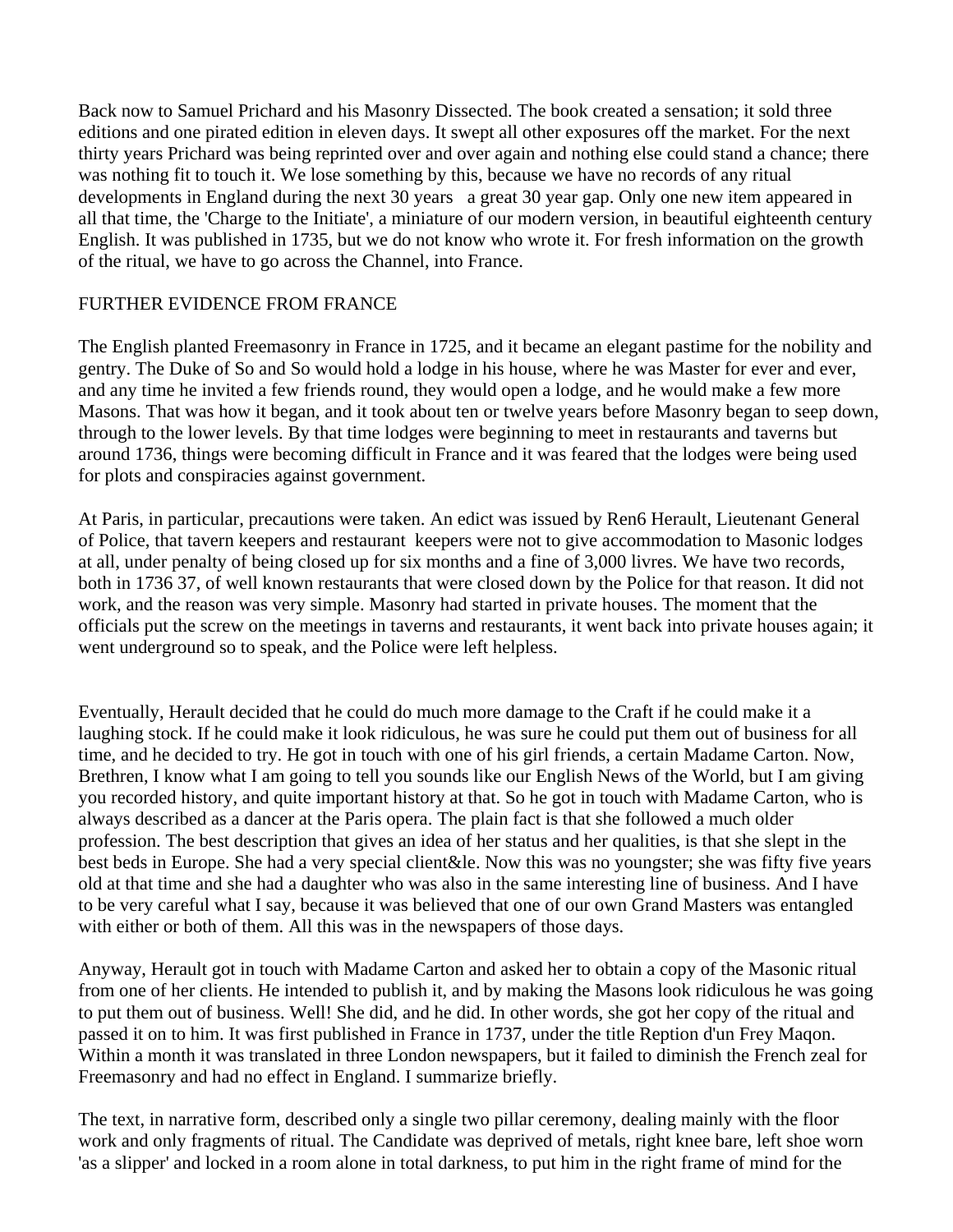ceremony. His eyes were bandaged and his sponsor knocked three times on the Lodge door. After several questions, he was introduced and admitted in the care of a Warden (Surveillant). Still blindfolded, he was led three times round the floor drawing in the centre of the Lodge, and there were .resin flares'. It was customary in the French lodges in those days to have a pan of live coals just inside the door of the lodge and at the moment the candidate was brought in, they would sprinkle powdered resin on the live coal, to make an enormous flare, which would frighten the wits out of the candidate, even if he was blindfolded. (In many cases they did not blindfold them until they came to the obligation.) Then, amid a circle of swords, we get the posture for the obligation with three lots of penalties, and details of Aprons and Gloves. This is followed by the signs, tokens and words relating to two pillars. The ceremony contained several features unknown in English practice, and some parts of the story appear to be told in the wrong sequence, so that as we read it, we suddenly realize that the gentleman who was dictating it had his mind on much more worldly matters. So Brethren, this was the earliest exposure from France, not very good, but it was the first of a really wonderful stream of documents. As before, I shall only discuss the important ones.

My next, is Le Secret des Francs Maqons (The Secret of the Freemasons) 1742, published by the Abb6 Perau, who was Prior at the Sorborme, the University of Paris. A beautiful first degree, all in narrative form, and every word in favor of the Craft. His words for the EA and FC were in reverse order (and this became common practice in Europe) but he said practically nothing about the second degree. He described the Masonic drinking and toasting at great length, with a marvelous description of 'Masonic Fire'. He mentioned that the Master's degree was 'a great ceremonial lamentation over the death of Hiram' but he knew nothing about the third degree and said that Master Masons got only a new sign and that was all.

Our next work is Le Catechisme des Francs Ma(ons (The Freemasons' Catechism) published in 1744, by Louis Travenol, a famous French journalist. He dedicates his book 'To the Fair Sex', which he adores, saying that he is deliberately publishing this exposure for their benefit, because the Masons have excluded them, and his tone is mildly anti Masonic. He continues with a note 'To the Reader', criticizing several items in Perau's work, but agreeing that Le Secret is generally correct. For that reason (and Perau was hopelessly ignorant of the third degree) he confines his exposure to the MM degree. But that is followed by a catechism which is a composite for all three degrees, undivided, though it is easy to see which questions belong to the Master Mason.

Le Catechisme also contains two excellent engravings of the Tracing Boards, or Floor drawings, one called 'Plan of the Lodge for the Apprentice Fellow' combined , and the other for 'The Master's Lodge'.

Travenol begins his third degree with 'The History of Adoniram, Architect of the Temple of Solomon'. The French texts usually say Adoniram instead of Hiram, and the story is a splendid version of the Hiramic Legend. In the best French versions, the Master's word (Jehova) was not lost; the nine Masters who were sent by Solomon to search for him, decided to adopt a substitute word out of fear that the three assassins had compelled Adoniram to divulge it.

This is followed by a separate chapter which describes the layout of a Master's Lodge, including the 'Floor drawing', and the earliest ceremony of opening a Master's Lodge. That contains a curious 'Master's sign' that begins with a hand at the side of the forehead (demonstrate) and ends with the thumb in the pit of the stomach. And now, Brethren, we get a magnificent description of the floor work of the third degree, the whole ceremony, so beautifully described and in such fine detail, that any Preceptor could reconstruct it from beginning to end and every word of this whole chapter is new material that had never appeared before.\*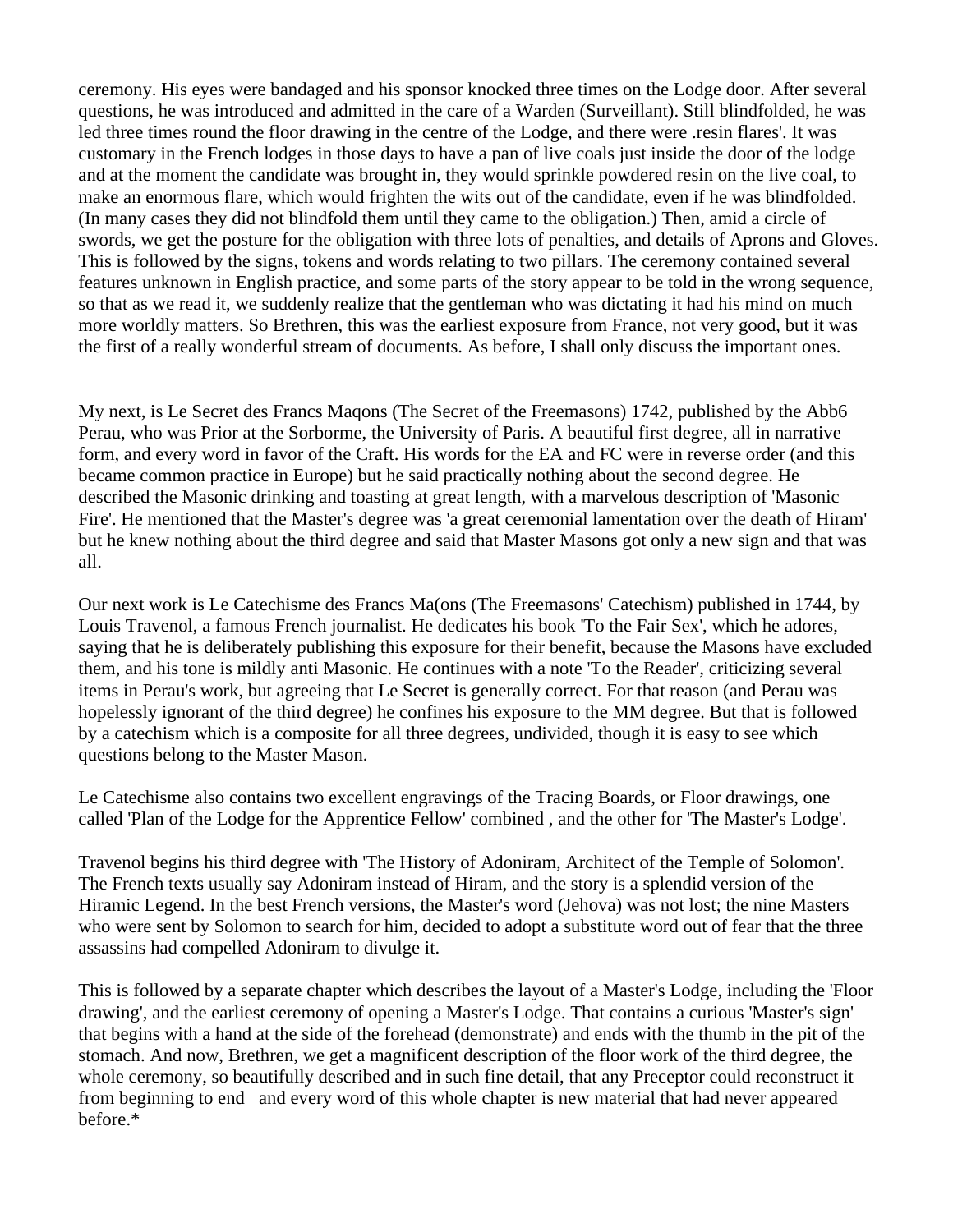Of course there are many items that differ from the practices we know, but now you can see why I am excited about these French documents. They give marvelous details, at a time when we have no corresponding material in England. But before I leave Le Cat&hisme, I must say a few words about its picture of the third degree Tracing Board or Floor drawing which contains, as its central

theme, a coffin design, surrounded by tear drops, the tears which our ancient brethren shed over the death of our Master Adoniram.

On the coffin is a sprig of acacia and the word 'JEHOVA', 'ancien mot du Maitre, (the former word of a Master), but in the French degree it was not lost. It was the Ineffable Name, never to be uttered, and here, for the first time, the word Jehova is on the coffin. The diagram, in dots, shows how three zig zag steps over the coffin are to be made by the candidate in advancing from West to East, and many other interesting details too numerous to mention.

The catechism, which is the last main item in the book, is based (like all the early French catechisms) directly on Prichard's Masonry Dissected, but it contains a number of symbolic expansions and explanations, the result of speculative influence.

And so we come to the last of the French exposures that I must deal with today L'Ordre des Francs Maqons Trahi (The Order of Freemasons Betrayed) published in 1745 by an anonymous writer, a thief! There was no law of copyright in those days and this man knew a good thing when he saw it. He took the best material he could find, collected it into one book, and added a few notes of his own. So, he stole Perau's book, 102 pages, the lot, and printed it as his own first degree. He said very little about the second degree (the second degree was always a bit of an orphan). He stole Travenol's lovely third degree and added a few notes including a few lines saying that before the Candidate's admission, the most junior MM in the Lodge lies down on the coffin, his face covered with a blood stained cloth, so that the Candidate will see him raised by the Master before he advances for his own part in the ceremony.

Of his own material, there is not very much; chapters on the Masonic Cipher, on the Signs, Grips and Words, and on Masonic customs. He also included two improved designs of the Floordrawings and two charming engravings illustrating the first and third degrees in progress. His catechism followed Travenol's version very closely but he did add four questions and answers (seemingly a minor contribution) but they are of high importance in our study of the rit6al:

Q. When a Mason finds himself in danger, what must he say and do to call the brethren to his aid?

A. He must put his joined hands to his forehead, the fingers interlaced, and say 'Help, ye Children (or Sons) of the Widow'.

Brethren, I do not know if the 'interlaced fingers' were used in the USA or Canada; I will only say that they were well known in several European jurisdictions, and the 'Sons of the Widow' appear in most versions of the Hiramic legend.

Three more new questions ran:

Q. What is the Password of an Apprentice? Ans: T

- Q. That of a Fellow? Ans: S
- Q. And that of a Master? Ans: G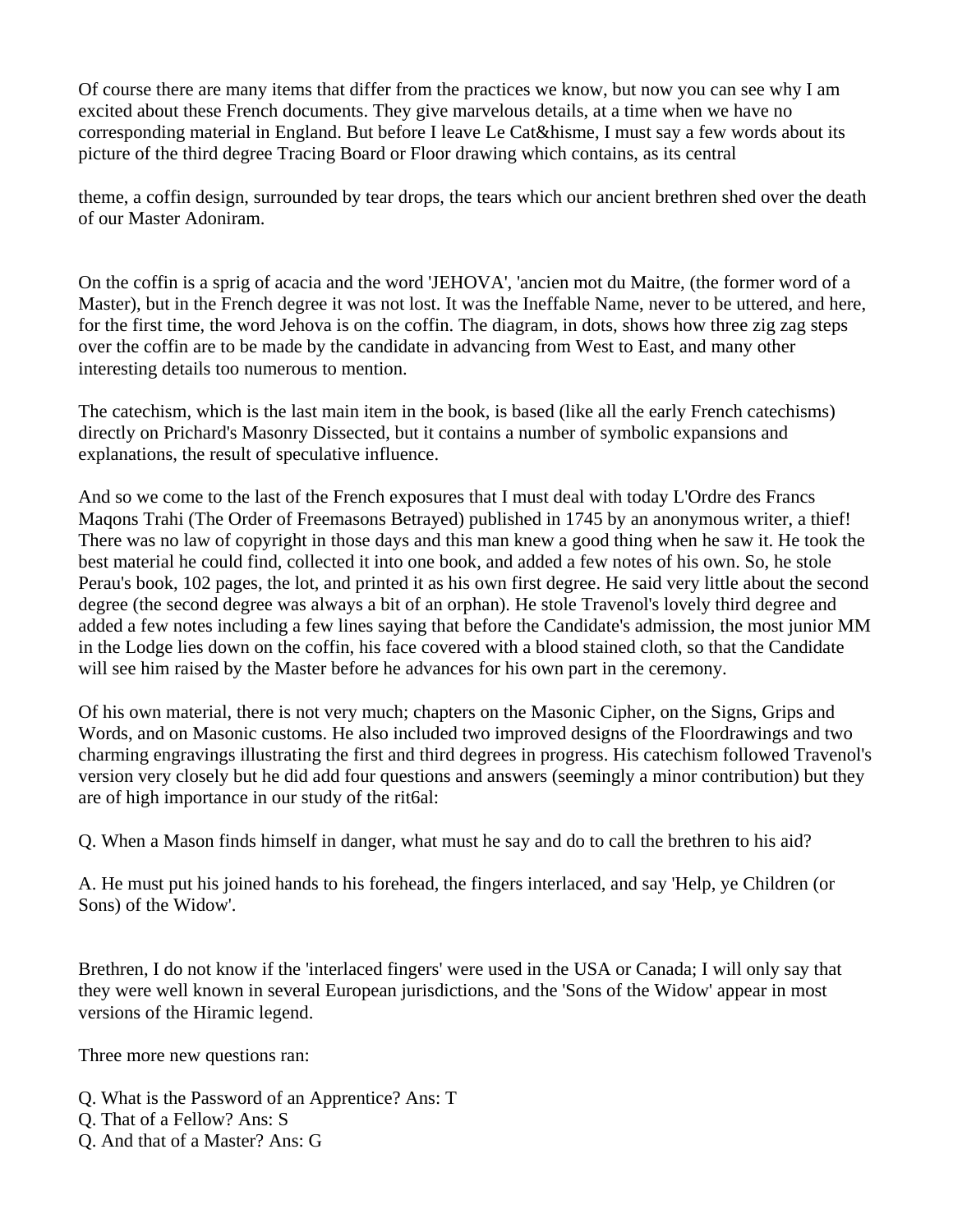This was the first appearance of Passwords in print, but the author added an explanatory note:

These three Passwords are scarcely used except in France and at Frankfurt on Main. They are in the nature of Watchwords, introduced as a surer safeguard (when dealing) with brethren whom they do not know.

Passwords had never been heard of before this date, 1745, and they appear for the first time, in France. You will have noticed, Brethren, that some of them appear to be in the wrong order, and, because of the 30 year gap, we do not know whether they were being used in England at that time or if they were a French invention. On this puzzle we have a curious piece of indirect evidence, and I must digress for a moment.

In the year 1730, the Grand Lodge of England was greatly troubled by the exposures that were being published, especially Prichard's Masonry Dissected, which was officially condemned in Grand Lodge. Later, as a precautionary measure, certain words in the first two degrees were interchanged, a move which gave grounds in due course for the rise of a rival Grand Lodge. Le Secret, 1742, Le Catechisme, 1744 and the Trahi, 1745, all give those words in the new order, and in 1745, when the Passwords made their first appearance in France, they also appear in reverse order. Knowing how regularly France had adopted and improved on English ritual practices, there seems to be a strong probability that Passwords were already in use in England (perhaps in reverse order), but there is not a single English document to support that theory.

So Brethren, by 1745 most of the principal elements in the Craft degrees were already in existence, and when the new stream of English rituals began to appear in the 1760s the best of that material had been embodied in our English practice. But it was still very crude and a great deal of polishing needed to be done.

The polishing began in 1769 by three writers Wellins Calcutt and William Hutchinson, in 1769, and William Preston in 1772, but Preston towered over the others. He was the great expounder of Freemasonry and its symbolism, a born teacher, constantly writing and improving on his work. Around 1800, the ritual and the Lectures (which were the original catechisms, now expanded and explained in beautiful detail) were all at their shining best. And then with typical English carelessness, we spoiled it.

You know, Brethren, that from 1751 up to 1813, we had two rival Grand Lodges in England (the original, founded in 1717, and the rival Grand Lodge, known as the 'Antients', founded in 1751) and they hated each other with truly Masonic zeal. Their differences were mainly in minor matters of ritual and in their views on Installation and the Royal Arch. The bitterness continued until 1809 when the first steps were taken towards a reconciliation and a much desired union of the rivals.

In 1809, the original Grand Lodge, the 'Moderns', ordered the necessary revisions, and the Lodge of Promulgation was formed to vet the ritual and bring it to a form that would be satisfactory to both sides. That had to be done, or we would still have had two Grand Lodges to this day! They did an excellent job, and many changes were made in ritual and procedural matters; but a great deal of material was discarded, and it might be fair to say that they threw away the baby with the bath water. The Beehive, the Hour glass, the Scythe, the Pot of Incense etc, which were in our Tracing Boards in the early nineteenth century have disappeared. We have to be thankful indeed for the splendid material they left behind.

## A NOTE FOR BRETHREN IN THE USA